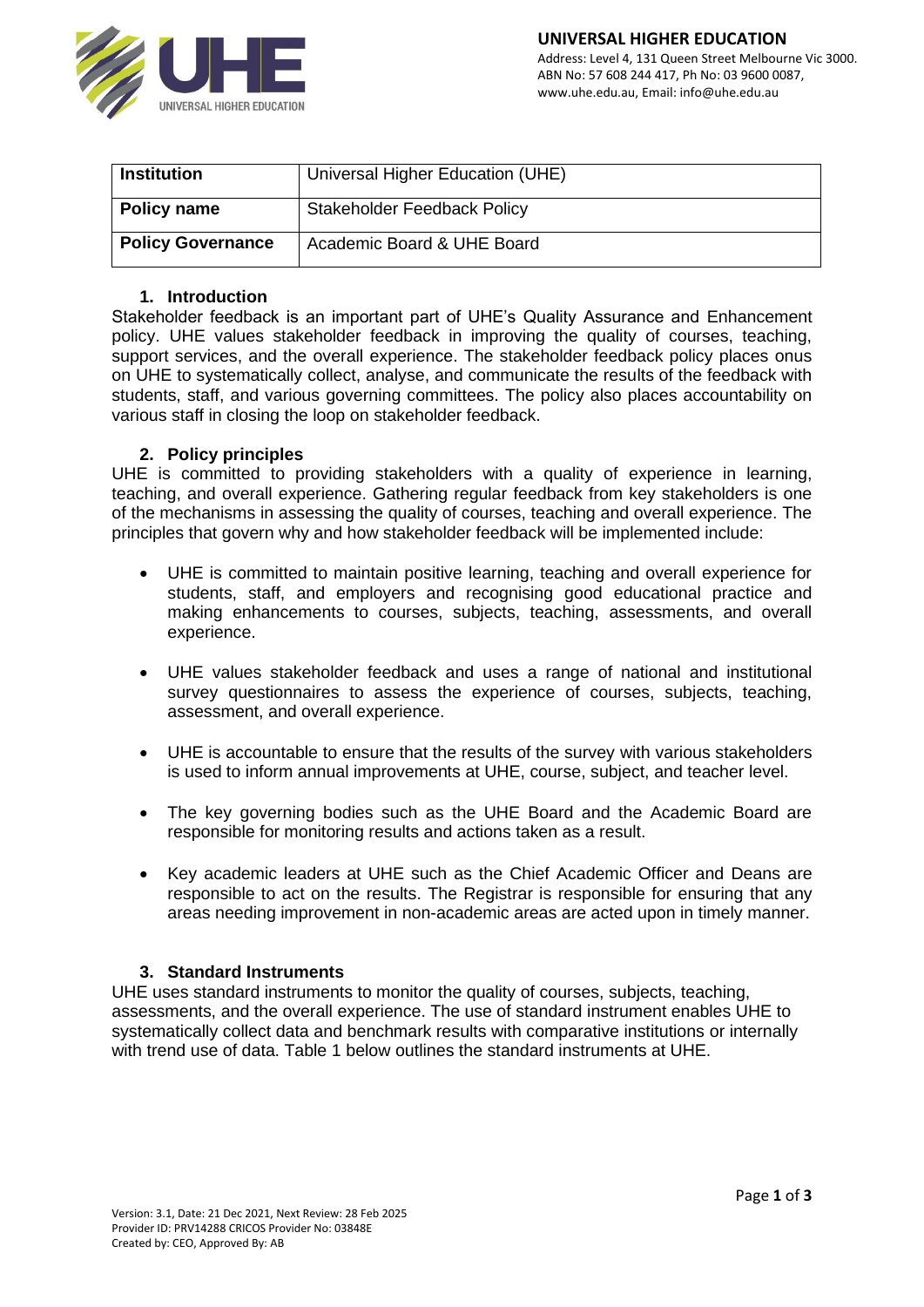

# **Table 1: UHE Standard Survey Instruments**

| <b>Survey tool</b>                                                   | Aims                                                                                     | <b>Frequency</b>            | <b>Accountability</b>                  |  |
|----------------------------------------------------------------------|------------------------------------------------------------------------------------------|-----------------------------|----------------------------------------|--|
| <b>Institutional Level</b>                                           |                                                                                          |                             |                                        |  |
| <b>UHE First Year</b><br><b>Experience Survey</b>                    | Assess the experience of first<br>year students                                          | Annual in term<br>2         | <b>UHE Board and</b><br>Academic Board |  |
| <b>National Student</b><br>Experience Survey*                        | National instruments to assess<br>first and final year student<br>experience             | <b>Biennial</b><br>survey   | Academic Board                         |  |
| <b>UHE Alumni Survey</b>                                             | Aims to assess the relevance of<br>UHE courses in employment and<br>industry             | Triennial                   | UHE Board and<br><b>Academic Board</b> |  |
| <b>Course Level</b>                                                  |                                                                                          |                             |                                        |  |
| <b>Graduate Outcomes</b><br>Survey*                                  | National instrument to assess<br>graduate employment and quality<br>of course experience | Annual after<br>graduations | UHE Board and<br>Academic Board        |  |
| <b>Subject and Teacher Level</b>                                     |                                                                                          |                             |                                        |  |
| Subject and Teacher<br><b>Evaluation Survey</b>                      | To assess the quality of subject<br>and teaching                                         | Every term                  | Academic Board                         |  |
| Staff Level (academic and administrative staff including sessionals) |                                                                                          |                             |                                        |  |
| <b>Staff Opinion Survey</b>                                          | To assess employee perception<br>of UHE                                                  | Triennial                   | <b>UHE Board</b>                       |  |

(\*) denotes national surveys in which UHE will participate

## **4. Stakeholder Compliments, Complaints and Suggestions**

Apart from the standard instruments outlined in table 1, UHE uses qualitative feedback gathered from compliments, complaints, and suggestions which stakeholders can access online on UHE website or at student services office.

#### **5. Responsibility**

#### *5.1 UHE and Academic Board*

The UHE and Academic Board are responsible for reviewing the results of the survey and identifying areas needing improving. Improvements that require resourcing needs to be approved by the UHE Board. The Academic Board monitors any risk related to academic quality and student experience that requires attention.

## *5.2 Chief Academic Officer*

The Chief Academic Officer is responsible for ensuring that the surveys are systematically undertaken and reports are prepared and discussed in various committees. He/she is also responsible for examining the results and recommend areas needing improvement. The Chief Academic Officer provides a progress report to various committees on actions taken as a result of the survey and the impact of such improvements.